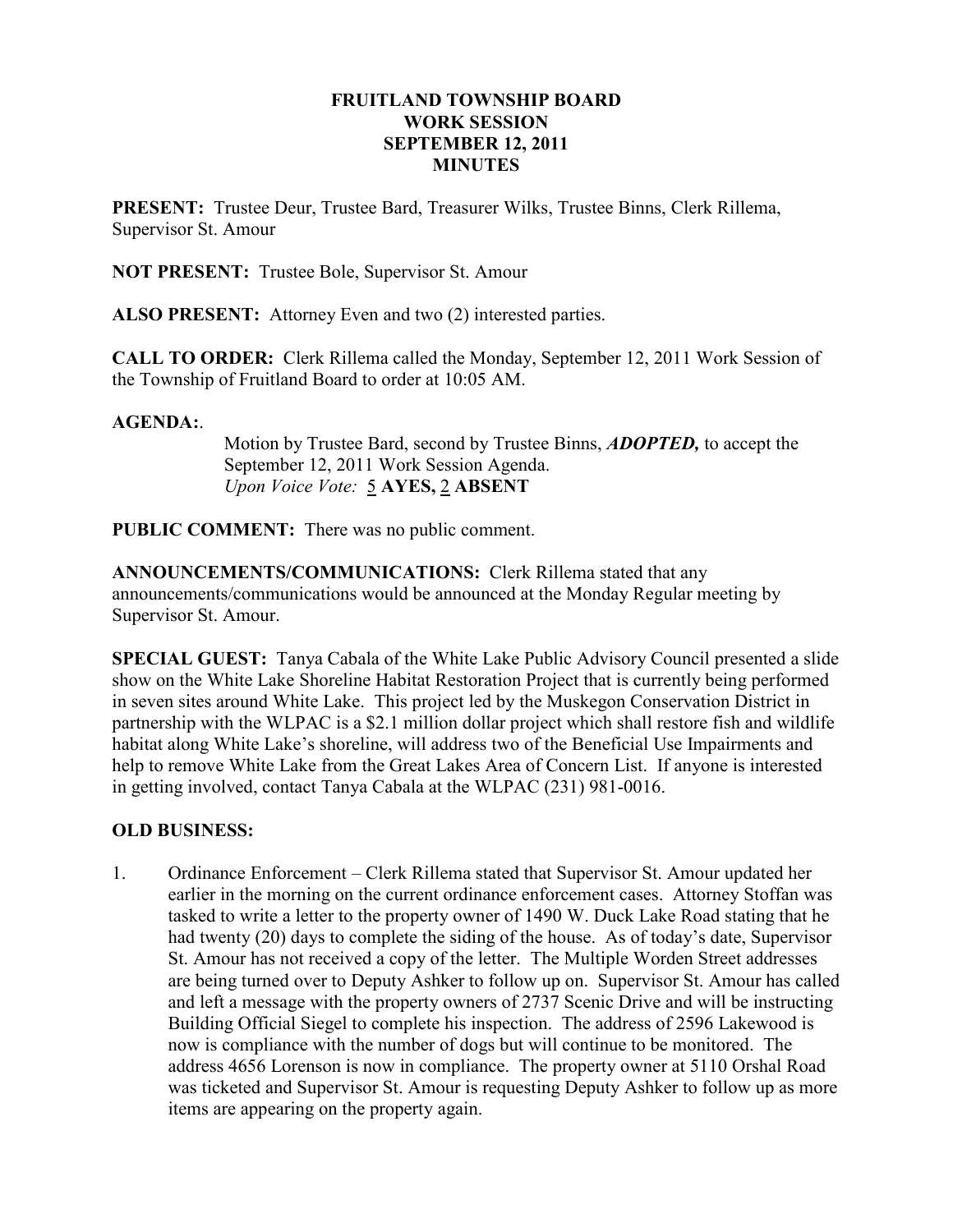## FRUITLAND TOWNSHIP SEPTEMBER 12, 2011 WORK SESSION MINUTES

- 2. WRLS Sable Point Lighthouse Keepers Association Clerk Rillema stated that SPLKA's attorney is completing the draft concession agreement. Supervisor St. Amour, Attorney Even, Attorney Stoffan, SPLKA Director Cindy Beth Davis-Dykema and John McGarry of the Lakeshore Museum Center will meet to review the agreement prior to our October work session.
- 3. Land Conservancy Sale of Township Land Clerk Rillema stated that a tour date has not been rescheduled due to the West Michigan Land Conservancy's project in Saugatuck.
- 4. Duck Lake Road Clerk Rillema stated that Supervisor St. Amour received an email stating that the MCRC is aware of the two quotes that were requested by Fruitland Township (hillside removal & potential sidewalk) but is busy completing summer projects at this time.
- 5. Forestry Contracts Attorney Even stated that he has reviewed the contracts and is awaiting information for the payment process. A motion will be prepared for the Monday Regular meeting to authorize Supervisor St. Amour to sign both contracts.
- 6. Chipper No information was received by Trustee Bole on quotes for a chipper. Clerk Rillema did state that the WLFA is not interested in a "practice burn" of the wood pile at the transfer station. Treasurer Wilks stated that at the last WLFA meeting, public comment was received that was not favorable in supporting a practice burn. Supervisor St. Amour is seeking quotes to chip the pile. Concern of continuing to accept brush was discussed. The Board would like to stop accepting brush until an alternative is approved. A motion will be prepared for the Monday Regular meeting.
- 7. McMillan Road End Ordinance Clerk Rillema asked for comments on the prepared ordinance. Trustee Bard inquired about the embarking & disembarking from watercraft. Attorney Even spoke of the interpretation of that item. Trustee Deur suggested a change under enforcement from the Zoning Administrator to Ordinance Enforcer and inquired if the section on civil infractions was able to be enforced by Fruitland Township. Attorney Even stated that the civil infraction is enforceable and was adopted along with the Uniform Traffic Code Ordinance. Clerk Rillema will make the enforcer change and prepare a motion to adopt the Ordinance at the Monday Regular meeting.
- 8. Marcus Park Lawsuit Attorney Even stated that the case has been separated to both the Federal & Circuit Court. The portion of the case for the Circuit Court was just sent back last week. The settlement was presented to the Marcus Park Property owners. Property owners of Winterwood Shores have requested a deposition of Jim Duncan which is scheduled for September 28, 2011. A scheduling conference in Federal Court is assigned for October 4, 2011.

# NEW BUSINESS:

1. Transfer Station Consolidation – Clerk Rillema stated that the ecology station attendant/maintenance employee, Don Underwood, is no longer serving as the ecology station attendant position due to difficulty is the monetary portion of the position. An ad was placed in the White Lake Beacon for both positions as Don was off for medical